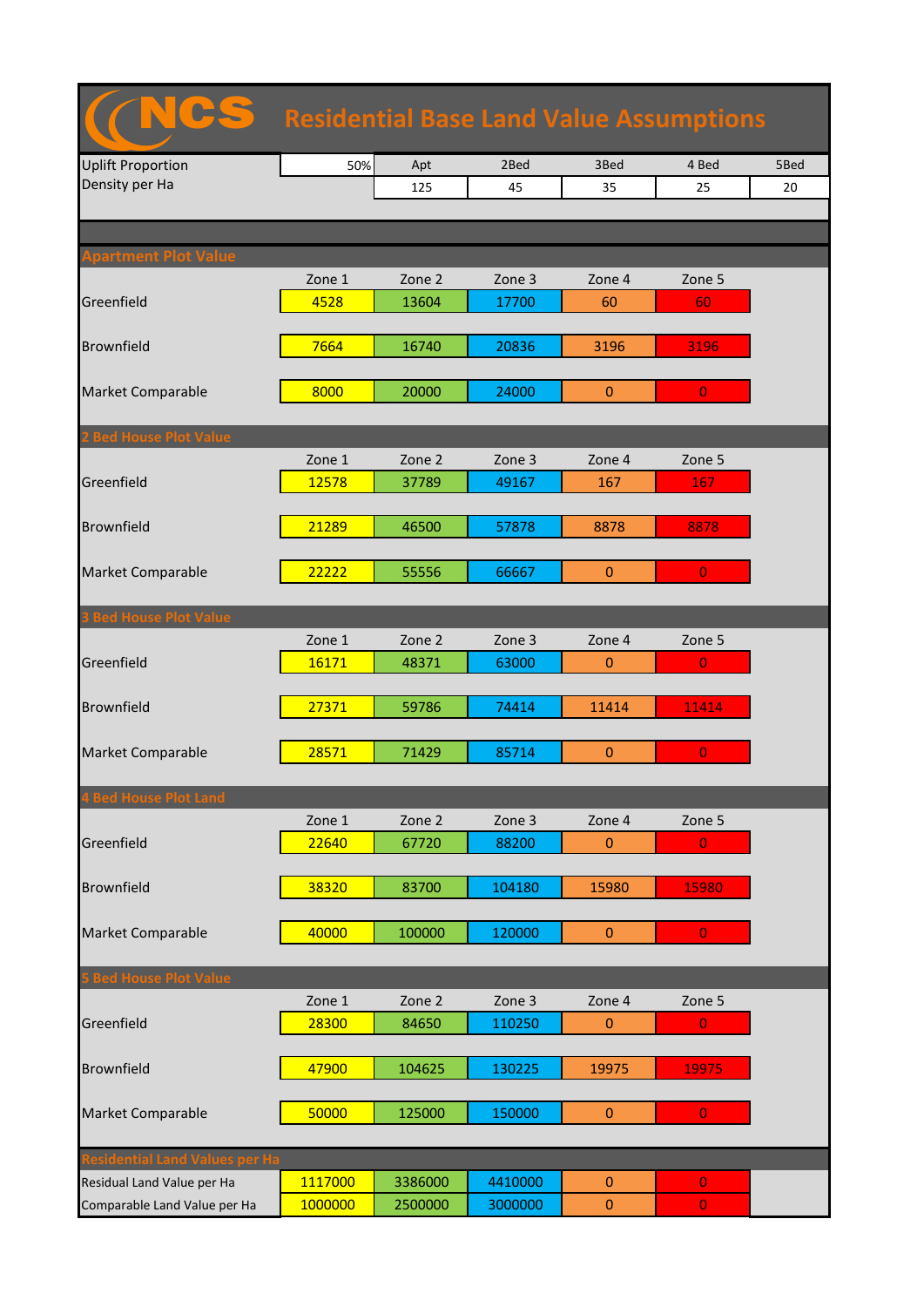## **Commercial Base Value Assumptions**

| <b>Industrial Land Value Sqm</b>       |                  |                  |                  |                  |
|----------------------------------------|------------------|------------------|------------------|------------------|
|                                        | Zone 1           | Zone 2           | Zone 3           | Zone 4           |
| Greenfield                             | 41               | $\mathbf 1$      | $\mathbf 1$      | $1\,$            |
|                                        |                  |                  |                  |                  |
| Market Comparable                      | 50               | $\boldsymbol{0}$ | $\mathbf{0}$     | $\bf{0}$         |
| Residual                               | 80               | $\pmb{0}$        | $\boldsymbol{0}$ | $\overline{0}$   |
|                                        |                  |                  |                  |                  |
| <b>Office Land Value Sqm</b>           |                  |                  |                  |                  |
|                                        | Zone 1           | Zone 2           | Zone 3           | Zone 4           |
| Greenfield                             | $\mathbf{1}$     | $\mathbf{1}$     | 1                | $\mathbf{1}$     |
|                                        |                  |                  |                  |                  |
| <b>Brownfield</b>                      | 40               | 40               | 40               | 40               |
|                                        |                  |                  |                  |                  |
| Market Comparable                      | $\pmb{0}$        | $\pmb{0}$        | $\mathbf 0$      | $\overline{0}$   |
| Residual                               | $\mathbf 0$      | $\pmb{0}$        | $\boldsymbol{0}$ | $\mathbf{0}$     |
|                                        |                  |                  |                  |                  |
| <b>Food Retail Land Value Sqm</b>      |                  |                  |                  |                  |
|                                        | Zone 1           | Zone 2           | Zone 3           | Zone 4           |
| Greenfield                             | $\mathbf{1}$     | $\mathbf{1}$     | 1                | $\mathbf{1}$     |
|                                        |                  |                  |                  |                  |
| <b>Brownfield</b>                      | 40               | 40               | 40               | 40               |
|                                        |                  |                  |                  |                  |
| Market Comparable                      | $\pmb{0}$        | $\pmb{0}$        | $\boldsymbol{0}$ | $\bf{0}$         |
| Residual                               | $\mathbf{0}$     | $\pmb{0}$        | $\boldsymbol{0}$ | $\mathbf{0}$     |
|                                        |                  |                  |                  |                  |
| <b>General Retail Land Value Sqm</b>   |                  |                  |                  |                  |
|                                        | Zone 1           | Zone 2           | Zone 3           | Zone 4           |
| Greenfield                             | $\mathbf{1}$     | $\mathbf{1}$     | 1                | $\mathbf{1}$     |
|                                        |                  |                  |                  |                  |
| <b>Brownfield</b>                      | 40               | 40               | 40               | 40               |
|                                        |                  |                  |                  |                  |
| Market Comparable                      | $\mathbf 0$      | $\pmb{0}$        | $\boldsymbol{0}$ | $\overline{0}$   |
| Residual                               | $\boldsymbol{0}$ | $\pmb{0}$        | $\boldsymbol{0}$ | $\boldsymbol{0}$ |
|                                        |                  |                  |                  |                  |
| esidential Institutuion Land Value Sqm |                  |                  |                  |                  |
|                                        | Zone 1           | Zone 2           | Zone 3           | Zone 4           |
| Greenfield                             | $\mathbf{1}$     | $\mathbf 1$      | $\,1\,$          | $1\,$            |
|                                        |                  |                  |                  |                  |
| <b>Brownfield</b>                      | 40               | 40               | 40               | 40               |
|                                        |                  |                  |                  |                  |
| Market Comparable                      | $\pmb{0}$        | $\pmb{0}$        | $\boldsymbol{0}$ | $\bf{0}$         |
| Residual                               | $\pmb{0}$        | $\pmb{0}$        | $\boldsymbol{0}$ | $\boldsymbol{0}$ |
|                                        |                  |                  |                  |                  |